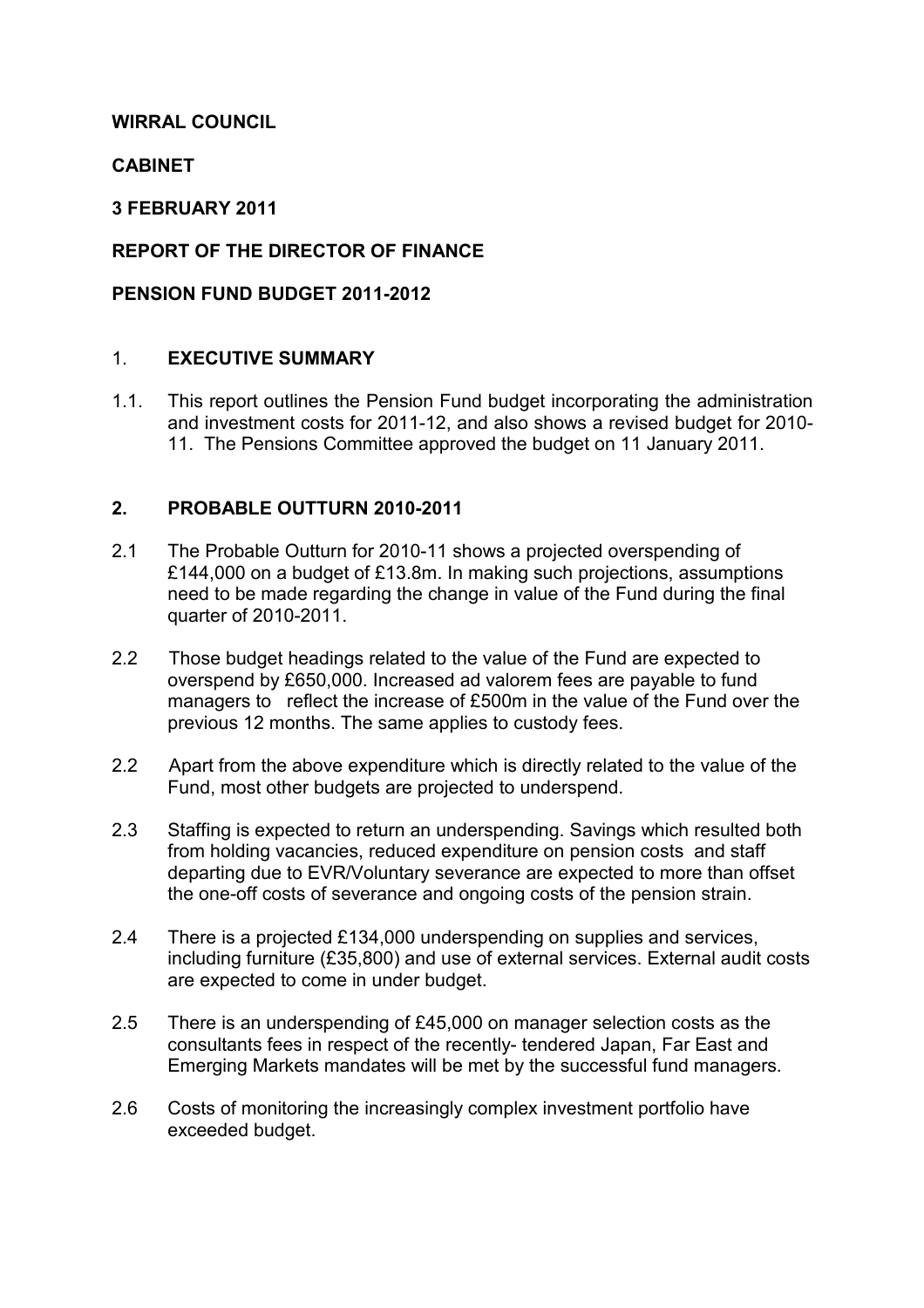### **3 BUDGET 2011-2012**

- 3.1 The staff re-structuring is in the final stages of approval. Generally, severance costs, pension strain and the resultant savings of those staff departing from MPF during the period 31 December 2010 to 30 June 2011, are known. One-off severance costs, and costs of the pension strain, are shown under "Other staffing costs".
- 3.2 The budget excludes certain costs which are, or are expected to be, reflected in increases in the value of the Fund. This includes payments to tax advisers who are assisting with the pursuit of further recoveries of UK tax, European Withholding Tax and USA tax. Performance payments to managers to exceed out-performance targets are covered by the related change in Fund value, hence are not explicitly budgeted for.
- 3.3. The detailed budget is shown as the appendix to this report, and totals £16,601,900. It reflects decisions previously taken by the Pensions Committee, including the following:
	- additional ad valorem fees to investment managers reflecting the outcome of the award of the Japan, Far East and Emerging Markets mandates
	- the resultant increased costs of performance measurement and performance monitoring by the internal team
	- the deletion of the additional provision of £163,000 in 2010-2011 only to reflect the new Pensions Administration System.
	- the full year effect of the reduction in the budget for Independent **Advisors**
- 3.4 Increases Linked to the Value of the Fund
	- a. There is an increase in the budget for investment management expenses, which are estimated to total £10,908,300 in 2011-2012. These fees vary according to the value of each portfolio. The increase reflects the higher Fund values over the last 12 months, and assumes a further modest increase in the Fund value during 2011- 2012.
	- b. Custodian fees have also increased, as the basic custody element is also charged on an ad valorem basis.
- 3.5 The budget for rental of Castle Chambers will reduce due to the competitiveness of office rents in Liverpool.
- 3.6 The reduction in actuarial fees reflects the fact that 2011-2012 is not a Triennial Valuation year.
- 3.7 A virement of £11,000 is proposed from IT development to printing costs associated with the effective communication of the anticipated fundamental changes of LGPS regulations.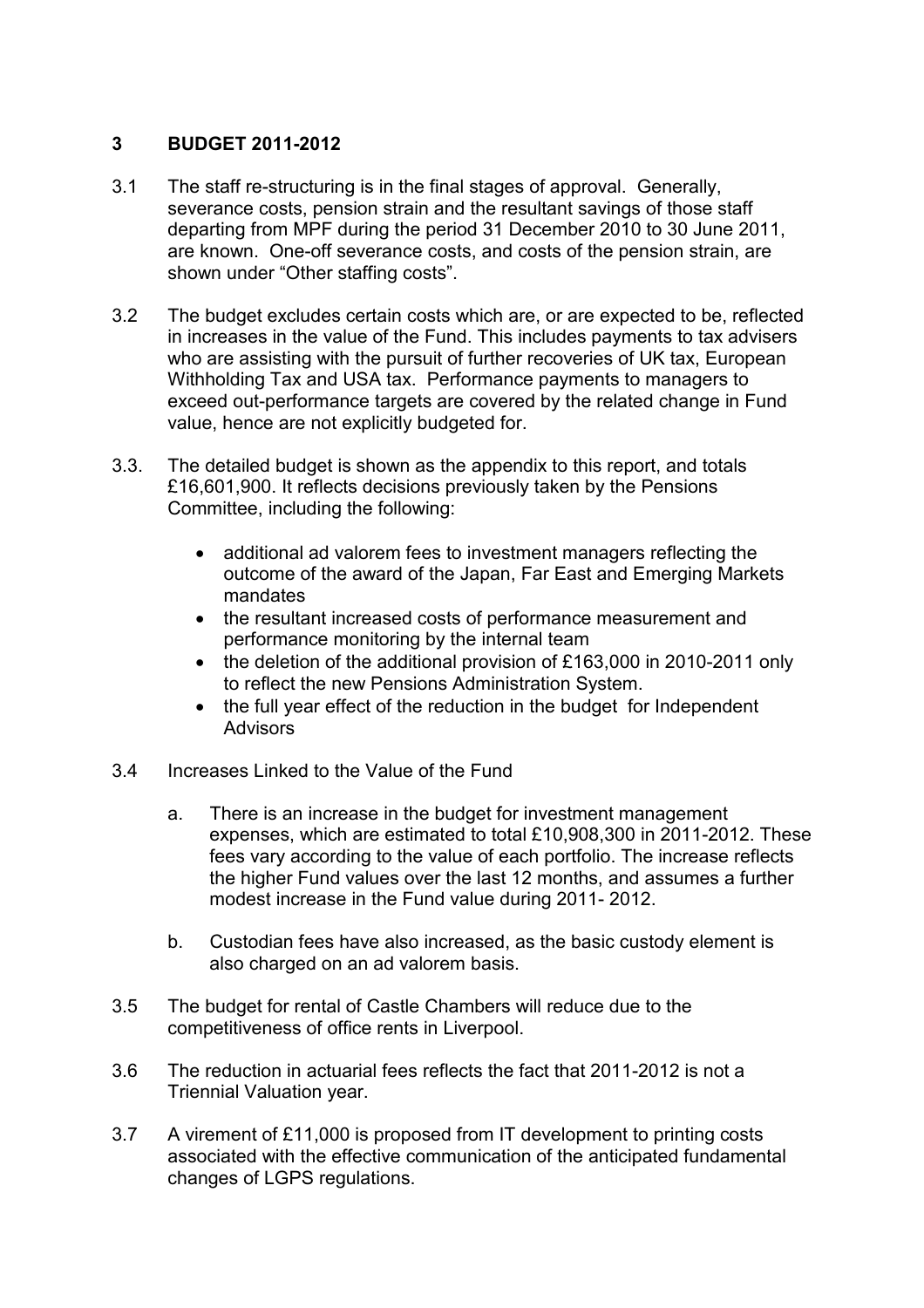3.8 A further reduction of £16,400 is proposed for furniture and office equipment, to reflect lower staffing levels.

# 4. **FINANCIAL IMPLICATIONS**

4.1. The estimates cover the administrative costs of MPF together with the investment management costs. The costs of administering the pensions service are recoverable from employers by inclusion in their contributions and currently amount to around 0.5% of the employer contribution rates which have been revised with effect from 1 April 2011. The next revision of contribution rates will follow the Triennial Valuation scheduled for March 2013, for implementation in April 2014.

# 5. **STAFFING IMPLICATIONS**

5.1. These are covered in more detail in a separate report to this Committee.

# 6. **EQUAL OPPORTUNITY IMPLICATIONS**

6.1. There are none arising directly from this report.

# 7. **HUMAN RIGHTS IMPLICATIONS**

7.1. There are none arising directly from this report.

# 8. **COMMUNITY SAFETY IMPLICATIONS**

8.1. There are none arising directly from this report.

# 9. **LOCAL MEMBER SUPPORT IMPLICATIONS**

9.1. There are none arising directly from this report.

# 10. **LOCAL AGENDA 21 IMPLICATIONS**

10.1. There are no implications in this report.

# 11. **PLANNING IMPLICATIONS**

11.1. There are none arising directly from this report.

# 12. **BACKGROUND PAPERS**

12.1 None were used in the preparation of this report.